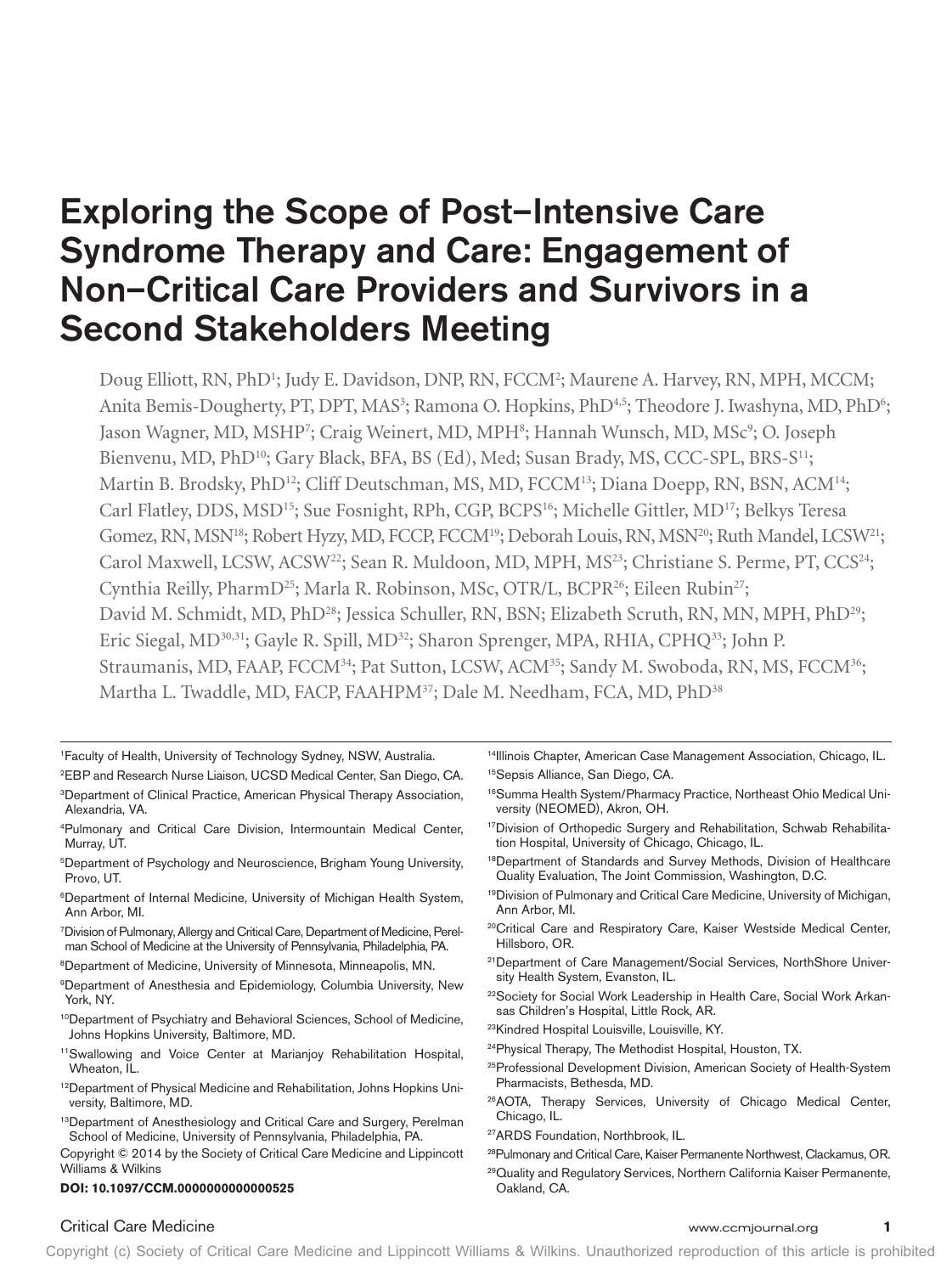- 30 Department of Critical Care Medicine, Aurora St. Luke's Medical Center, Milwaukee, WI.
- <sup>31</sup>Department of Medicine, School of Medicine and Public Health, University of Wisconsin, Madison, WI.
- 32 Cancer Rehabilitation, Donnelley Ethics Program, Rehabilitation Institute of Chicago and Northwestern University Feinberg School of Medicine, Chicago, IL.
- 33Measurement Outreach in the Division of Healthcare Quality Evaluation, Joint Commission Center for Transforming Healthcare, Washington, D.C.
- 34University of Maryland Rehabilitation and Orthopaedic Institute, Baltimore, MD.
- <sup>35</sup>Community Nursing and Rehabilitation Center, Adventist LaGrange Memorial Hospital, La Grange, IL.
- 36Schools of Medicine and Nursing, Johns Hopkins University, Baltimore, MD.
- <sup>37</sup>Department of Medicine, Midwest Palliative and Hospice Care Center, Rush University, Glenview, IL.
- 38Division of Pulmonary and Critical Care Medicine, Department of Physical Medicine and Rehabilitation, Johns Hopkins University, Baltimore, MD.

Supplemental digital content is available for this article. Direct URL citations appear in the printed text and are provided in the HTML and PDF versions of this article on the journal's website [\(http://journals.lww.com/ccmjournal\)](http://journals.lww.com/ccmjournal).

Dr. Elliott is employed by the University of Technology, Sydney. His institution received grant support from Hospital Contributions Fund Health and Medical Research Foundation. Dr. Davidson disclosed that the Society sponsored a lecture last year at Congress. Dr. Hopkins received support for travel from Society of Critical Care Medicine (SCCM). Her institution received grant support from the National Institutes of Health (NIH). Dr. Iwashyna received support for article research from the NIH. Dr. Weinert received support for travel from SCCM, consulted for Minnesota International Medicine, lectured for American College of Physicians and/or SCCM, and received support for article research from the NIH. His institution received grant support from the NIH (principal investigator [PI] on National Institute of Mental Health grant on preventing post-ICU depression and PI on National Institute of Nursing Research grant on pt-controlled sedation) and Hospira (GIA #PRE-10-009). Dr. Wunsch received support for travel from SCCM and received grant support from the NIH. Dr. Bienvenu received support for article research from the NIH. Ms. Brady is employed by Marianjoy Rehabilitation Hospital, Wheaton, IL, and lectured for Nestle Nutritional Services. Her institution received grant support from Nestle Nutritional Services, Westlake Foundation, and TellLAbs Foundation. Dr. Deutschman is employed by Department of Anesthesiology and Critical Care at the University of Pennsylvania, served as board member for the SCCM (was President, now Past-President), received royalties from Elsevier (Textbook on critical care medicine), has multiple stock holdings, and received support for travel from European Society of Intensive Care Medicine and International Symposium on Intensive Care and Emergency Medicine. His institution received grant support from the NIH (past support for research, training grants). Ms. Fosnight received support for travel from American Society of Consulting Pharmacists. Ms. Maxwell received support for travel from and is employed by Arkansas Children's Hospital. Ms. Perme is employed by the Houston Methodist Hospital–Medical Center and lectured for Education Resources, Motivations, and Perme ICU Rehab Seminars. Dr. Reilly is employed by the American Society of Health-System Pharmacists and received support for travel from the Centers for Disease Control and Prevention. Her institution received grant support from American Society of Health-System Pharmacists. Ms. Rubin disclosed consultancy. Her institution received support for travel. Dr. Schmidt is employed by Northwest Permanente. Dr. Siegal is employed by Aurora Health. Ms. Swoboda received support for travel from SCCM. Dr. Twaddle and her institution received support for travel from American Academy of Hospice and Palliative Medicine. Dr. Needham received support for travel from SCCM. His institution received grant support from the NIH. The remaining authors have disclosed that they do not have any potential conflicts of interest. For information regarding this article, E-mail: [doug.elliott@uts.edu.au](mailto:doug.elliott@uts.edu.au)

**Background:** Increasing numbers of survivors of critical illness are at risk for physical, cognitive, and/or mental health impairments that may persist for months or years after hospital discharge. The post–intensive care syndrome framework encompassing these multidimensional morbidities was developed at the 2010 Society of Critical Care Medicine conference on improving long-term outcomes after critical illness for survivors and their families.

**Objectives:** To report on engagement with non–critical care providers and survivors during the 2012 Society of Critical Care Medicine post–intensive care syndrome stakeholder conference. Task groups developed strategies and resources required for raising awareness and education, understanding and addressing barriers to clinical practice, and identifying research gaps and resources, aimed at improving patient and family outcomes.

Participants: Representatives from 21 professional associations or health systems involved in the provision of both critical care and rehabilitation of ICU survivors in the United States and ICU survivors and family members.

Design: Stakeholder consensus meeting. Researchers presented summaries on morbidities for survivors and their families, whereas survivors presented their own experiences.

**Meeting Outcomes:** Future steps were planned regarding 1) recognizing, preventing, and treating post–intensive care syndrome, 2) building strategies for institutional capacity to support and partner with survivors and families, and 3) understanding and addressing barriers to practice. There was recognition of the need for systematic and frequent assessment for post–intensive care syndrome across the continuum of care, including explicit "functional reconciliation" (assessing gaps between a patient's pre-ICU and current functional ability at all intra- and interinstitutional transitions of care). Future post–intensive care syndrome research topic areas were identified across the continuum of recovery: characterization of at-risk patients (including recognizing risk factors, mechanisms of injury, and optimal screening instruments), prevention and treatment interventions, and outcomes research for patients and families.

**Conclusions:** Raising awareness of post–intensive care syndrome for the public and both critical care and non–critical care clinicians will inform a more coordinated approach to treatment and support during recovery after critical illness. Continued conceptual development and engagement with additional stakeholders is required. (*Crit Care Med* 2014; XX:00–00)

Key Words: caregiver; cognitive impairment; collaborative care; critical illness; family; mental health; physical activities; post– intensive care syndrome; rehabilitation

This report summarizes the outcomes from a second stakeholder meeting on post–intensive care syndrome (PICS), aimed at improving outcomes for patients and families following critical illness. "The term 'post–intensive care syndrome' (PICS) was agreed on as the recommended term to describe new or worsening impairments in physical, cognitive, or mental health status arising after critical illness and persisting beyond acute care hospitalization. The term could be applied to a survivor (PICS) or family member (PICS-F)" (1).

The meeting was convened by the Society of Critical Care Medicine (SCCM) with key stakeholders representing both non–critical care and critical care disciplines as well as patient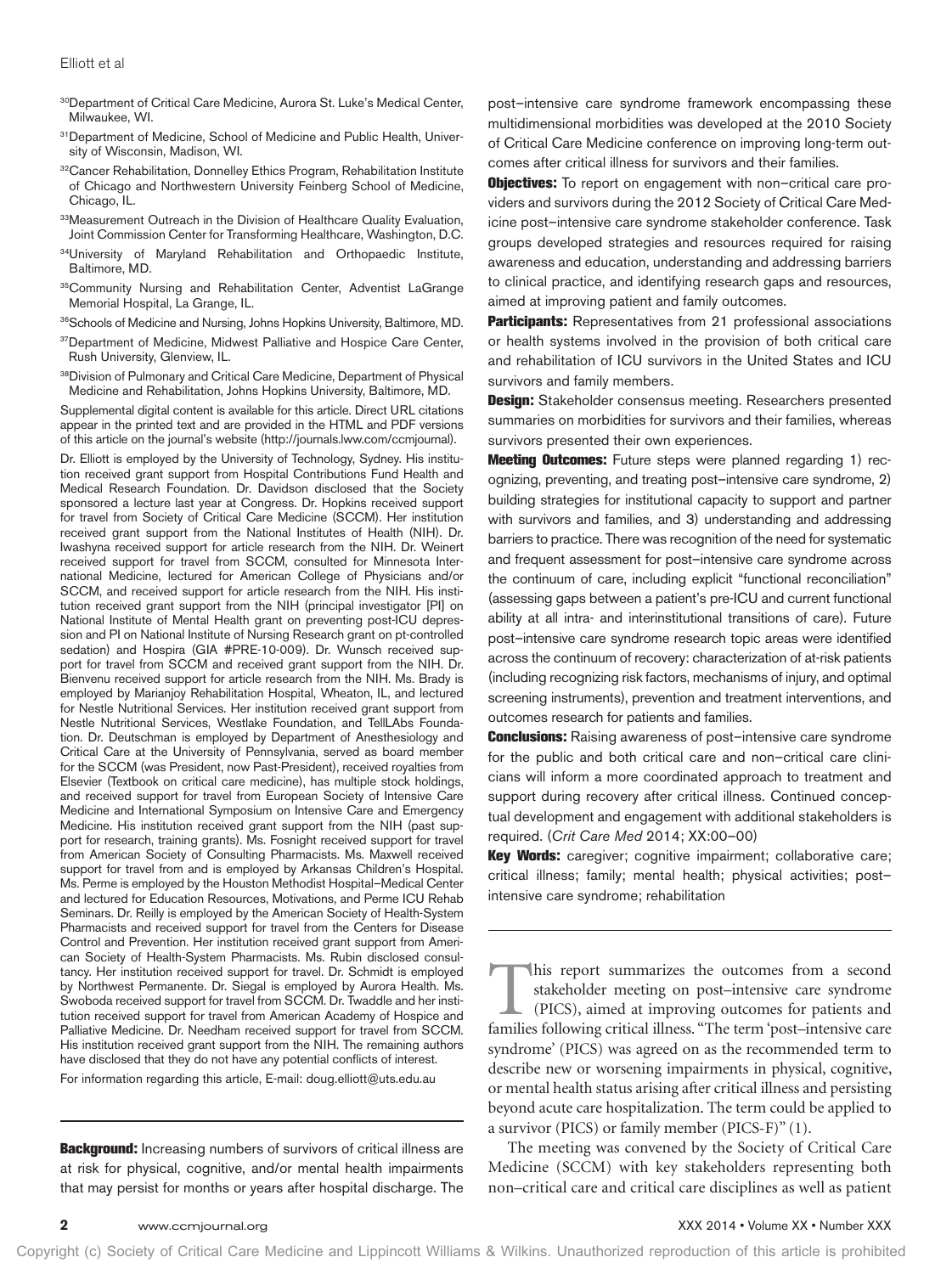advocates (survivors and family members). Stakeholders represented professional organizations, health systems, and groups involved with post-ICU patient care, including recovery and rehabilitation of survivors of critical illness, across a range of settings including inpatient, outpatient, and community care. Both survivors and family members affected by critical illness attended and provided their perspectives and advocacy.

# **BACKGROUND**

Reduced mortality and the increasing prevalence of critical illness have resulted in a large and increasing numbers of survivors (2). Each year, approximately 800,000 people develop a critical illness requiring mechanical ventilation and admission to an ICU in the United States; across every age group, a majority of patients survive their critical illness to hospital discharge (3). For example, among Medicare patients alone, by 2008, over 1 million patients were hospitalized with severe sepsis; a clear majority of whom survive their acute critical illness, with survival rates increasing over time due to improved care (2) (**Fig. 1**). Importantly, there are now over 600,000 survivors of severe sepsis alone among older Americans ( $\geq 65$  yr) (2), but it is unknown how many suffer the effects of PICS.

As with other serious illnesses where advanced treatments push the boundaries of survival (4), survivors of critical illness can undergo profound changes in their lives as a result of their experience, with many having some form of deficit in one or more domains (5) of physical (6, 7), psychological (8–10), or cognitive functioning (9, 11–13). Family members may also suffer from this critical illness event, with depression (14) or other enduring effects (15). For survivors, these physical, mental health, and cognitive morbidities can be newly arising or worsening after critical illness (13, 16, 17), are frequently severe, adversely affecting an individual's functioning (e.g., employment and quality of life), and may persist for months or years after hospital discharge (5, 7, 13, 16, 17).

As the critical care community's awareness of PICS increases, it is important to inform other stakeholders affected by, or involved in, the continued care for people with PICS, including patients, families, and relevant disciplines in hospital systems



Figure 1. New 3- and 5-year survivors after severe sepsis. Reproduced with permission from Iwashyna et al (2).

and the posthospital community. The burden of critical illness for individuals and their families has been described as a continuum lasting from before ICU admission to months or years after hospital discharge (18). The PICS (1) and PICS-F (19) framework highlight physical, cognitive, and mental health domains identified from numerous investigations examining outcomes for ICU survivors (20–25) and their families (19, 26).

Of note, a similar general construct of "posthospital syndrome" has also recently been proposed, reflecting an acquired transient period of generalized risk related to a patient's acute hospitalization, preexisting comorbidities, and new hospitalization-related stressors. These hospitalization-related stressors include physical deconditioning, disruptions to sleep, inadequate nutrition, medication effects, and cognitive impairments such as confusion or delirium (27). Mitigating risks for developing these hospitalization-associated disabilities, particularly for older adults, require systematized assessment and documentation of prehospital functioning and of changes that occur during hospitalization, using brief screening assessments of mobility and cognition, and early patient-centered discharge planning (28). Importantly, systematic and frequent assessments for these deficits are particularly salient within the context of a critical illness, where survivors have the highest risk for life-altering physical, mental, and cognitive impairments following hospitalization (17, 29, 30).

The presence of these clinical manifestations reflective of the PICS/PICS-F framework may be more than just transient events (19, 29), with symptoms evident as long as 5 years following hospital discharge (7) and permanent for some survivors. Identifying and profiling PICS characteristics to non–critical care providers, survivors, their families and informal caregivers, and the broader public is therefore an important step in developing the necessary support structures and understanding for this growing cohort of ICU survivors.

# **MEETING**

### **Approach**

The SCCM PICS stakeholder meeting was held on September 24–25, 2012. Given the context of an evolving but currently limited evidence base, we decided, a priori, to elicit broad stakeholder agreement for any meeting outcomes and recommendations. The meeting structure included plenary sessions on the current state of the science and personal stories from survivors, break-out sessions in task groups to brain-storm ideas and develop recommendations and action plans, and then reports back to all participants for approval.

# **Participants**

In preparation for the meeting, members of the SCCM PICS Task Force identified survivors, clinicians, and scientists as well as representatives of relevant professional organizations involved in the evaluation, treatment, and support of intensive care survivors across the continuum of care, including acute inpatient and outpatient rehabilitation, skilled nursing facilities, long-term acute care hospitals, and outpatient care settings.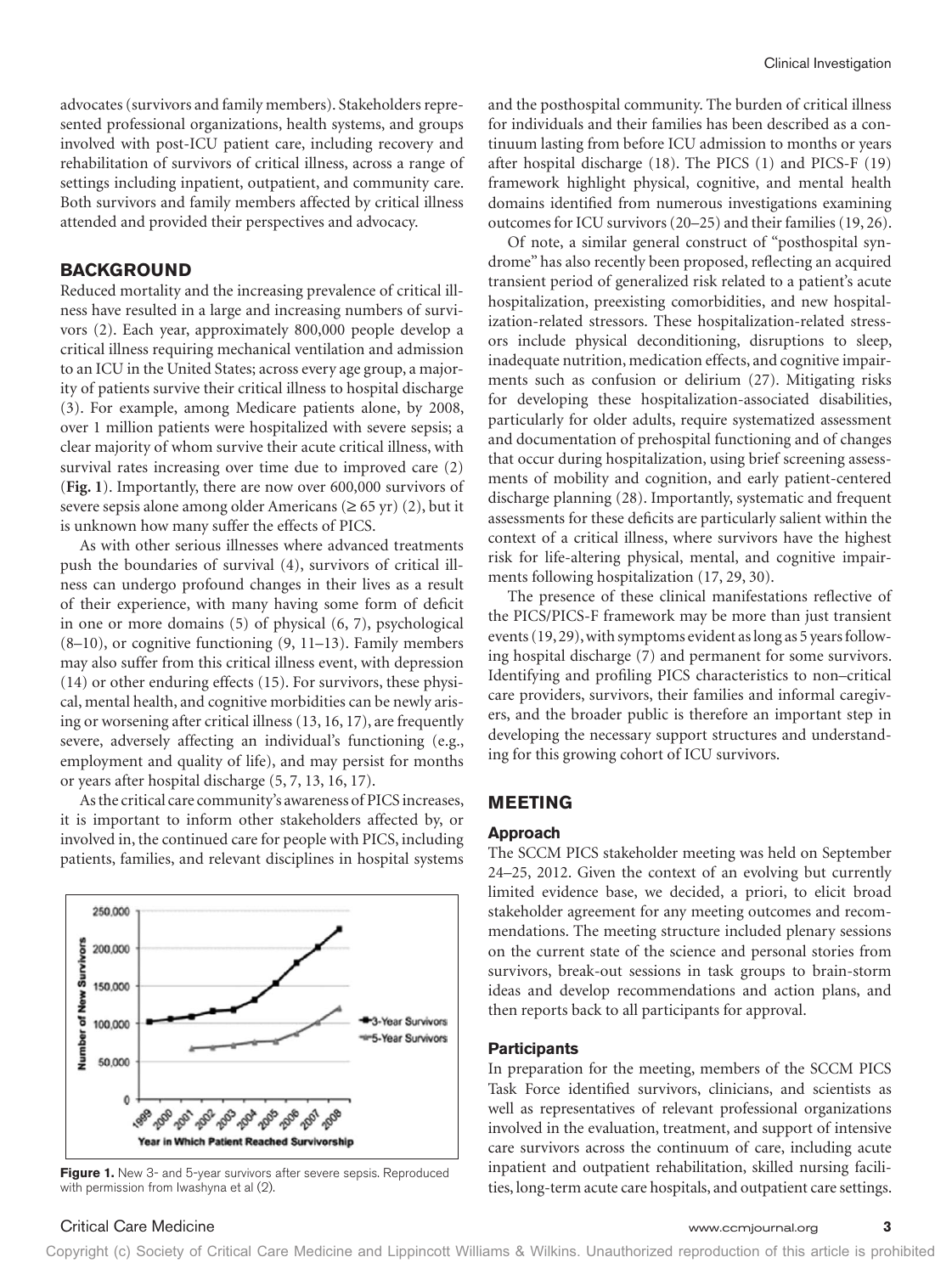Representatives from 21 professional associations or health systems involved in the provision of critical care, noncritical care, or rehabilitation services attended the meeting. Importantly, founders of two patient advocacy groups representing ICU patients and families also participated as patient advocates (31) (**Table e1**, Supplemental Digital Content 1, <http://links.lww.com/CCM/B16>).

### **Task Groups**

Three task groups, similar to the inaugural 2010 PICS meeting (1), were formed to address the following issues: raising awareness and education of PICS, understanding and addressing barriers to practice, and identifying research gaps and resources. Each group comprised clinicians and researchers from a variety of professional organizations and ICU survivors. Prior to the meeting, task groups composed of attendees from the first conference worked together, remotely, to create draft reports outlining areas requiring additional development, which served as a starting point for this second stakeholder meeting.

# **MEETING OUTCOMES**

Action plans for each task group were developed and subsequently approved by all task force members at the conclusion of the meeting; **Table 1** highlights the tactics identified by each task group for implementation. Some of the key issues for continuing task group work are discussed further below according to the following topic areas: public awareness, information resources, professional awareness, functional reconciliation, and recommendations for research.

# **Public Awareness**

The published definition of PICS (1) was considered by the "Education" task group to require some modification to improve clarity and promote optimal use within the public domain. The proposed lay definition for use in a public awareness context was:

*Post intensive care syndrome (also called PICS) describes new or worse health problems after critical illness that remain after you leave the hospital. These problems can be with your body, thoughts, feelings or mind and may affect you or your family.*

We see this user-friendly lay definition to be important in informing the general public, including family, friends, neighbors, work colleagues, and employers. The definition will continue to evolve with testing and use in the public domain.

# **Information Resources**

Resource options for raising public awareness of PICS were examined, and these focused on designing an information brochure, related videos, and social media material (see [http://](http://www.myicucare.org/Adult-Support/Pages/Post-intensive-Care-Syndrome.aspx) [www.myicucare.org/Adult-Support/Pages/Post-intensive-Care-](http://www.myicucare.org/Adult-Support/Pages/Post-intensive-Care-Syndrome.aspx)[Syndrome.aspx](http://www.myicucare.org/Adult-Support/Pages/Post-intensive-Care-Syndrome.aspx)). Relevant videos and social media material are also accessible by searching "Post intensive care syndrome" on

the SCCM intranet. Similarly, with important input from survivor representatives, the SCCM brochure on leaving the ICU (see [http://http://www.myicucare.org/Adult-Support/Pages/Leaving](http://http://www.myicucare.org/Adult-Support/Pages/Leaving-the-ICU.aspx)[the-ICU.aspx\)](http://http://www.myicucare.org/Adult-Support/Pages/Leaving-the-ICU.aspx) was modified to include a checklist of questions to identify when symptoms should be reported to the patient or family member's physician for follow-up, treatment, or referral.

#### **Professional Awareness**

Broad dissemination of information and awareness of PICS to a diverse range of health professionals and their professional organizations involved in the treatment and care of ICU survivors and their families is imperative; this report forms part of this effort to increase awareness. Meeting participants from non–critical care disciplines were encouraged to raise PICS awareness by submitting proposals to deliver PICS presentations at their own forthcoming conferences.

Of note, participating ICU survivors indicated that their own informational needs from health professionals varied over the course of their recovery, highlighting the need for different resources and dissemination methods to be developed. Given that patients may initially be unable to process complex information at their ICU or acute care hospital discharge, providing understandable information to family members at these times is particularly important. Although post-ICU clinics are one potential method to address these patient needs (32), there is currently mixed evidence on their effectiveness on patient outcomes (33, 34), and funding and resourcing this type of service in the United States needs further exploration and evaluation. Continued development of information resources and dissemination methods therefore need to be funded and evaluated regarding their effectiveness.

#### **Functional Reconciliation**

The "Barriers" task group recommended developing and promoting the concept of "functional reconciliation," with formal comparison of a patient's functional ability prior to hospitalization with their current status at all transitions in level of care within institutions and between institutions and outpatient/ community resources. This new concept is similar to "medication reconciliation," a well-known element of the U.S. Joint Commission standards (35). This type of mechanism for brief standardized assessment of function for ICU patients would be valuable in identifying and managing symptoms of PICS across the continuum of care.

A draft flowchart for use in assessing level of risk during transitions of care is illustrated in **Figure 2**. Risk assessment is a key element to ensure that patient safety and continuity of care are highlighted during transfers or transitions to different care levels within or between healthcare organizations. The figure also highlights considerations for referral and patient education/information.

There is currently, however, limited agreement on the use of standardized functional measures that demonstrate reliability, validity, and utility for clinical use across the entire continuum of care from the ICU to home environment. Potential assessment instruments therefore need further investigation.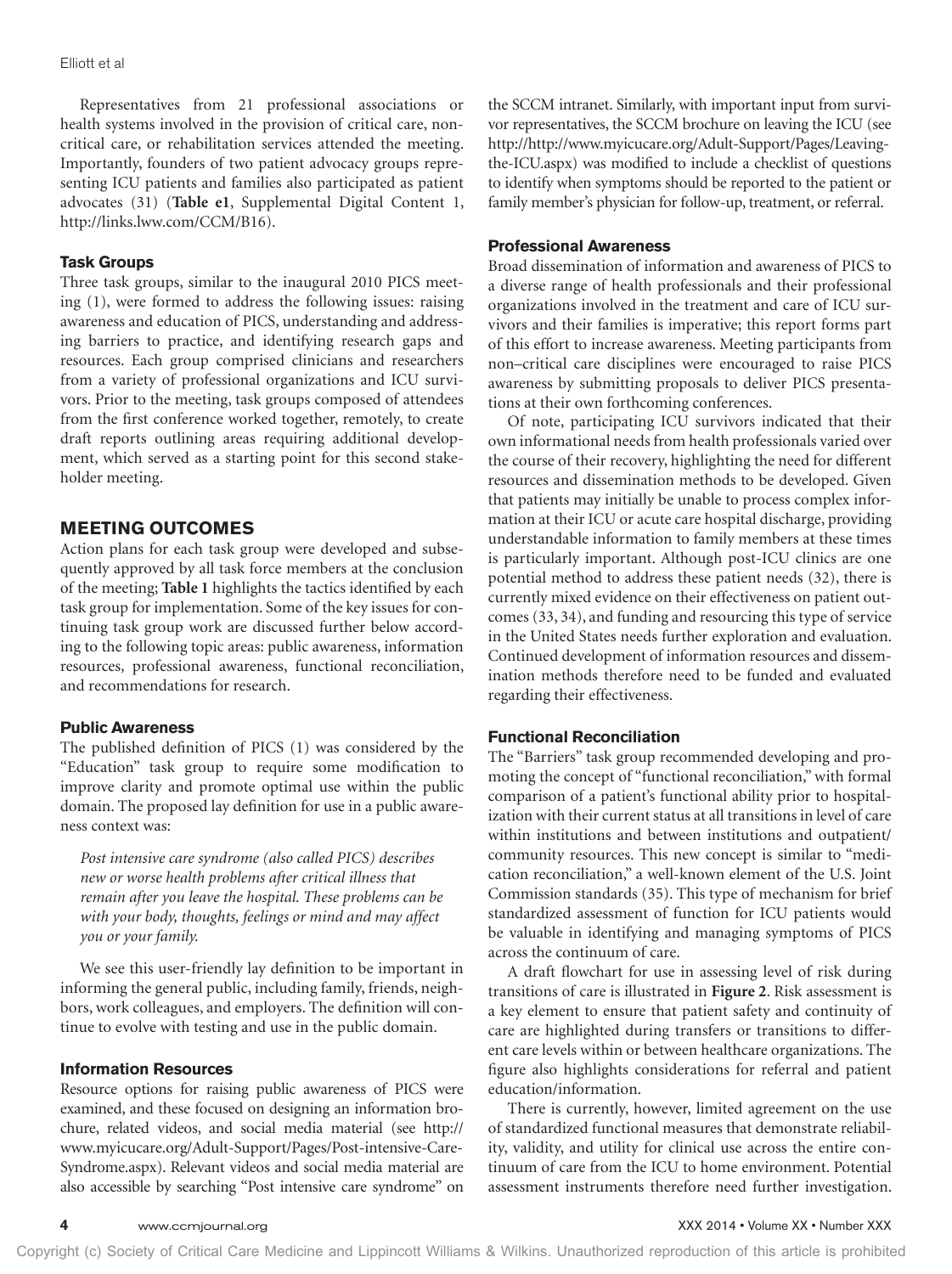# **Table 1. Postconference action plan**

| <b>Task Group</b>       | <b>Tactic</b>                                                                                                                                                                         |
|-------------------------|---------------------------------------------------------------------------------------------------------------------------------------------------------------------------------------|
| Awareness and education | Raise clinician and public awareness to achieve:                                                                                                                                      |
|                         | • Appropriate ICU treatment (PICS prevention or amelioration through ABCDE bundle [54]<br>plus newly proposed "FGH" addition to the bundle <sup>a</sup> )                             |
|                         | • Optimization of handoffs between levels of care and practitioners (appropriate referrals<br>and continued care)                                                                     |
|                         | • Optimization of access to care throughout the continuum of care                                                                                                                     |
|                         | Modify PICS tool-kit to include a PICS brochure for patients and families (Society of Critical<br>Care Medicine Patient Education committee) <sup>b</sup>                             |
|                         | Create videos about PICS and PICS-F <sup>b</sup>                                                                                                                                      |
|                         | Create Wikipedia PICS page <sup>b</sup>                                                                                                                                               |
|                         | Develop a "stakeholders supporting stakeholders" virtual space                                                                                                                        |
| Barriers to practice    | Develop and promote the concept of a functional reconciliation checklist                                                                                                              |
|                         | • Checklist to include physical, cognitive, and mental health domains                                                                                                                 |
|                         | • Checks at all transitions of care from ICU through to community reintegration                                                                                                       |
|                         | • Inclusion of case managers to facilitate transition of care and referral to appropriate<br>providers                                                                                |
|                         | Develop and promote patient and primary care provider educational information to include                                                                                              |
|                         | • PICS risk factors                                                                                                                                                                   |
|                         | • Issues for triggering referrals for additional medical care                                                                                                                         |
|                         | Advocate for the development of an ICD code for PICS to facilitate appropriate care and<br>setting:                                                                                   |
|                         | • Consider for ICD version 11                                                                                                                                                         |
|                         | • Consider engaging terminologists for inclusion in Systematized Nomenclature of Medicine<br>Clinical Terms language                                                                  |
| Research                | Partnering for research with other national organizations regarding PICS:                                                                                                             |
|                         | • Critical Care Societies Collaborative research group make contacts with the NIH and other<br>partner organizations                                                                  |
|                         | • Partner organizations to promote PICS in their conferences                                                                                                                          |
|                         | Identify funding sources, including NIH institutes, Agency for Healthcare Research and Quality,<br>Patient Centered Outcomes Research Institute, and foundations, including focus on: |
|                         | • Patient perspective and outcomes                                                                                                                                                    |
|                         | • Transition of care including link with primary care                                                                                                                                 |
|                         | Patient involvement in research, including qualitative and mixed methods                                                                                                              |
|                         | Develop a national database for dataset related to PICS                                                                                                                               |
|                         | Add long-term outcome measures to existing studies                                                                                                                                    |

PICS = post–intensive care syndrome, ICD = *International Classification of Diseases*, NIH = National Institutes of Health.

a ABCDEFGH: Awakening and Breathing Coordination, Delirium Assessment, Early Mobility, Follow up referrals, family inclusion, functional reconciliation, Good hand-off communication, Hand family written information.

b Activities completed.

For example, one instrument with some emerging validity and utility for patients in hospital floor and posthospital contexts examines daily activity and mobility deficits (36), but additional research is required with a critical care cohort including in-ICU assessments.

# **Research Gaps for Components of PICS**

A range of topic areas identified by the research task group highlighted where further evidence is required to support our understanding of patient recovery from PICS. **Figure 3** illustrates research areas as they relate to the critical illness and recovery

### Critical Care Medicine www.ccmjournal.org **5**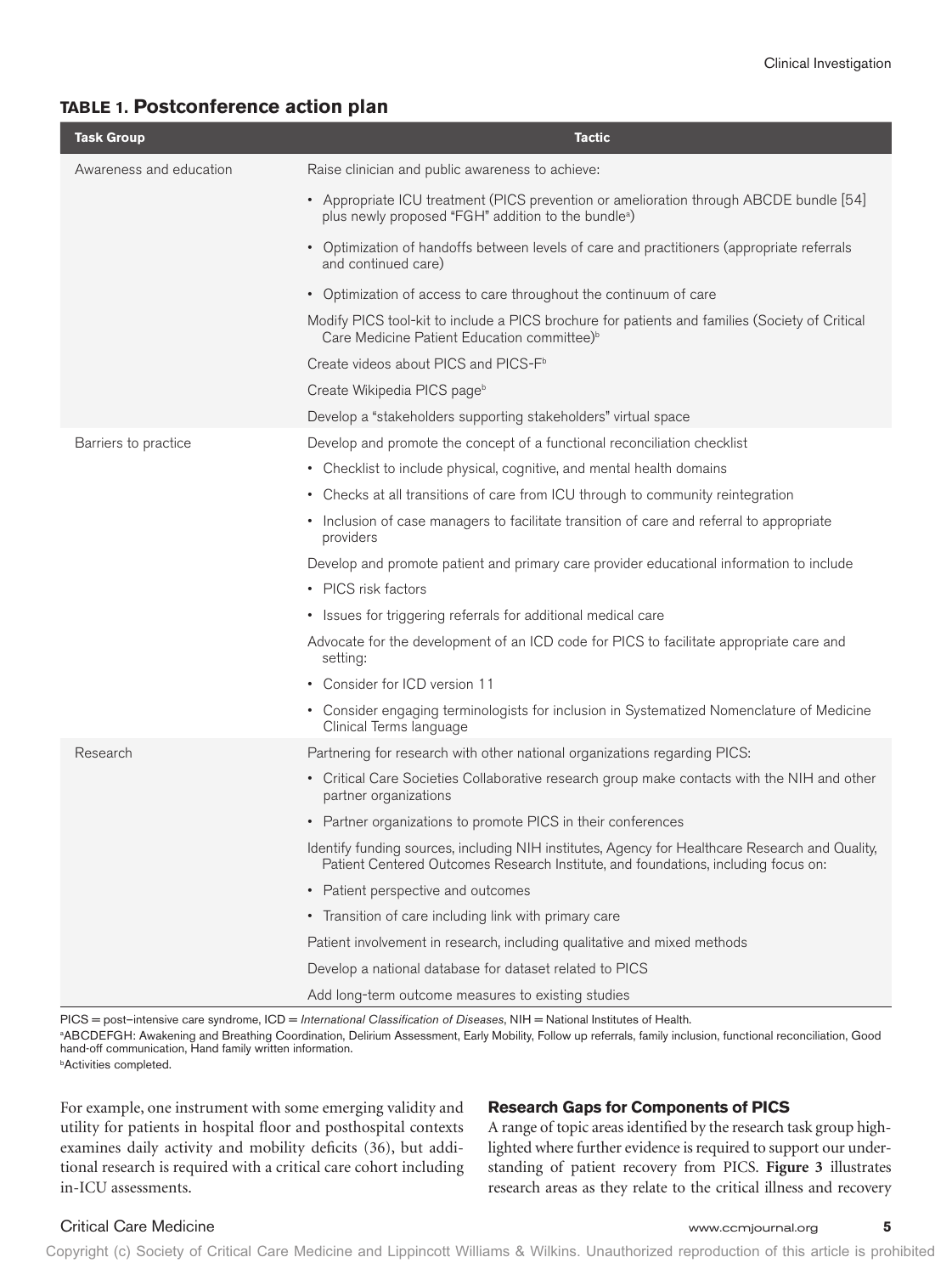

Figure 2. Flowchart of risk assessment. PICS = post-intensive care syndrome.

trajectory, categorized as: 1) characterization and identification of at-risk patients; 2) areas for prevention and treatment interventions; and 3) outcomes research for patients and families.

Of note, it was reinforced that research strategies include a patient-centered focus, incorporate qualitative and mixed methods approaches where appropriate to enable full exploration of patient and family experiences and outcomes, and include long-term outcome measures into existing studies, such as ICU-based randomized trials (5, 37). Development of system, regional, and national datasets of patient-level data across the continuum of illness and recovery would benefit both research and practice evaluations. This scope and level of routinely collected data would improve current limitations in study methods, where sample sizes, enrollment bias, and loss to follow-up all limit internal and external validity of findings.

As also illustrated in Figure 3, topics on methodology (e.g., patient retention strategies, psychometric testing, and economic analyses) are required to advance the state of science in concert

with patient outcome studies. The 2012 conference also discussed developing strategies to overcome the research-related barriers identified at the 2010 meeting and identifying potential roles for organizations at the 2012 conference in executing identified research strategies.

# **Funding for Critical Care Research**

The multidisciplinary nature of critical care practice and research is reflected in the National Institutes of Health (NIH)-supporting research across 27 institutes and centers (38). The research task group recommended that partnering with other national organizations is needed, with the Critical Care Societies Collaborative (CCSC) research group leading this initiative to encourage research funding from a variety of NIH institutes, and other sources (e.g., foundations or the Patient-Centered Outcomes Research Institute), that focus on patients and on transitions of care or links with primary care. This current diversity of funding sources may however be potentially detrimental in focusing and coordinating critical care research endeavors (39). Creating an NIH office of critical care

research would provide an appropriate emphasis, with a precedent already in existence with the Office of Emergency Care Research (40). The CCSC is, inter alia, progressing with this initiative (39).

# **ICD Code for PICS**

Developing the PICS framework as a constellation of signs and symptoms under the umbrella of a new clinical "syndrome" provides the potential opportunity for appropriate funding of actual clinical practices being provided to survivors. Introduction of an explicit diagnostic code for PICS would enable dedicated funding for case/care managers to target appropriate care for these patients. The ICD-11 version could be targeted, with input from a terminologist familiar with the Systematized Nomenclature of Medicine Clinical Terms language.

# **DISCUSSION**

A substantial but unknown proportion of survivors of a critical illness are at risk of developing mental health, cognitive, and/or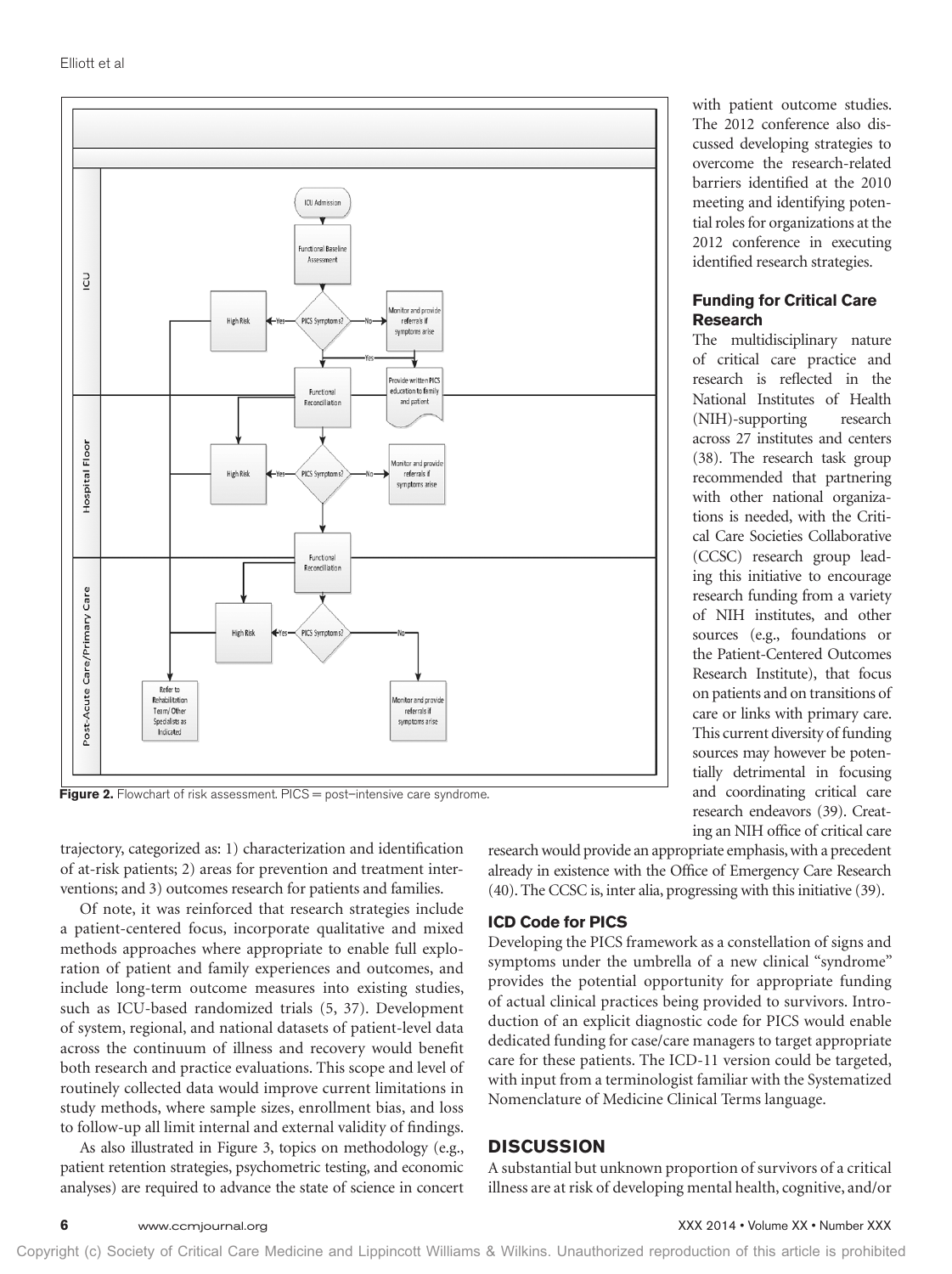

**Figure 3.** Research areas for post–intensive care syndrome where further evidence is required.

physical impairments. The PICS framework encompasses this constellation of sequelae. Increased public and both noncritical care and critical care health professionals' awareness and education are an important initial step to progress our collective understanding of PICS manifestations (41).

#### **Key Outcomes**

This meeting broadened the scope of our understanding of PICS by engaging non–critical care professionals and representatives from health systems, agencies and professional organizations, and patient advocates. The concept of "functional reconciliation" for use during transitions of care was proposed to improve continuity of care and interprofessional communications for these often-complex patients. An action plan for the PICS taskforce was developed and approved, and specific areas requiring systematic research were identified.

Importantly, systematic recognition of mental health, cognitive, and/or physical impairments related to PICS is required during transitions of care settings across the continuum of critical illness and recovery. More research is required to identify optimal screening instruments, mechanisms, and risk factors for PICS and to evaluate interventions in the ICU and post-ICU to prevent or ameliorate PICS. Our task groups are continuing to work together to implement elements of their action agendas.

### **Implications for Practice and Policy**

A range of practice implications is reported here. Of note, more public awareness and education resources are required to

documented and reported, to inform the evolving evidence base for managing PICS.

The issues of PICS diagnostic codes and appropriate reimbursement for screening, prevention, and treatment of physical, mental, and cognitive impairments need further discussion, advocacy, and development with relevant authorities.

#### **Strengths and Limitations**

This meeting had broad representation of stakeholders. Importantly, four participants were survivors of a critical illness, with two representing ICU survivor advocacy groups. These participants provided valuable insights into the challenges for patients and their loved ones during recovery from catastrophic illnesses and injuries. Engaging these perspectives reinforced that our evolving PICS framework is patient centered and addresses significant issues for both patients and their families.

Twenty-one professional associations or health systems were also represented. This engagement with relevant non– critical care disciplines provided important perspectives from content experts across the recovery trajectory. Despite this strong participation, there were key stakeholder organizations unable to attend or who declined our invitation to participate. There may also be additional viewpoints from other specialty ICU areas (e.g., cardiac surgery, trauma, transplant, and neurologic) with differing perspectives.

Other more community- or social-based perspectives of recovery may not yet be identified and included in our action plan. Although not addressed in this meeting, future work

better inform ICU survivors, their families, and caregivers of the risks for PICS. Similarly, healthcare professional awareness and education are

also necessary to support changes in practice for critical care, acute care, rehabilitation, and community settings. As this work evolves, explicit documentation ("functional reconciliation") and communication ("handoffs") resources can be developed and evaluated in clinical practice, particularly during transitions of care (42), as an important patient care and safety issue for patients at risk of PICS. Others have identified similar needs during transitions of care in the United Kingdom context (43). These practice recommendations will require early adopters, with preparation, implemen-

tation, and evaluation clearly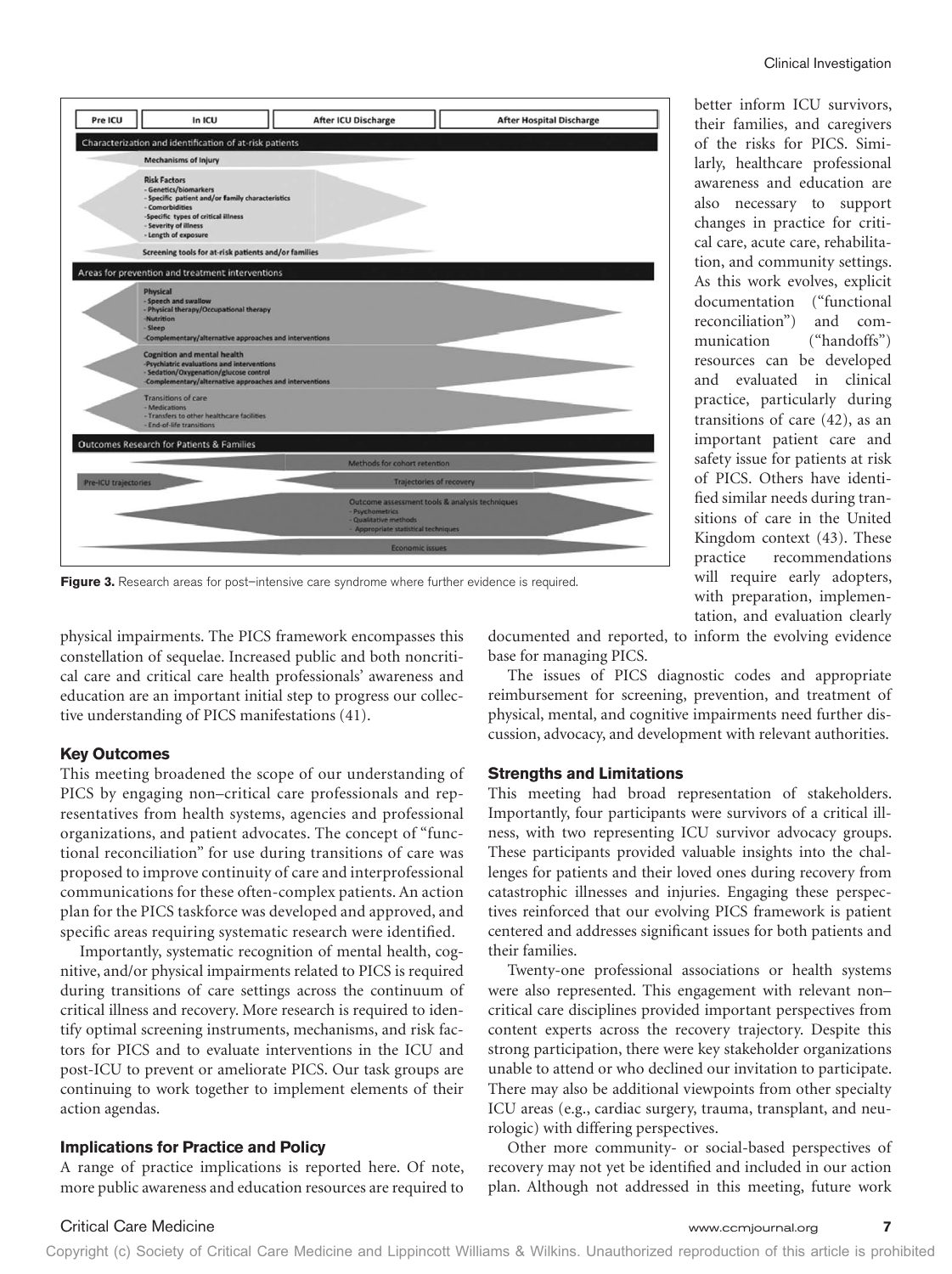could focus on examining social aspects of recovery (24, 44, 45) and cross-disciplinary family research (46, 47). Inclusion of these contexts would broaden our focus beyond the current biomedical paradigm.

The majority of representatives were from the United States. The meeting therefore addressed issues within this U.S. legislative, funding and practice context. The principles of identifying, treating, and supporting patients and families during recovery from a critical illness are nevertheless global (41, 43, 48, 49). We do, however, acknowledge continuing debate regarding the benefits and limitations of promoting a clinical syndrome such as PICS, with such a broad constellation of signs and symptoms (50), that individual patients may not universally exhibit during their recovery.

We also note that our existing evidence based on the true prevalence rates of these postillness morbidities is imperfect and influenced by limitations in earlier study designs and methods. These previous limitations with sample sizes, enrollment rates, and recruitment bias, for example, are however improving with larger prospective cohort studies (51–53) now providing more accurate baseline and outcome measures.

Although this article reports only the discussion and outcomes from our 2-day meeting, ongoing work by meeting participants and others continues to advance the field.

# **CONCLUSIONS**

With increased survivorship from a critical illness, PICS is a growing public health issue. Increased public awareness about PICS and the risk of developing physical, cognitive, and mental health impairments is an important consideration and responsibility for healthcare professionals. Similarly, health professionals from a range of disciplines who care for ICU survivors across the recovery continuum require additional information, education, and resources to enable optimal treatment and support for individuals with PICS. This report provides an overview of our current understanding of PICS and also outlines an early action plan based on this SCCM meeting and collaborations with interdisciplinary partner organizations.

# **ACKNOWLEDGMENTS**

We thank our coauthors Gary Black, Carl Flatley, Jessica Schuller, and Eileen Rubin who provided important perspectives as survivors of a critical illness. We also acknowledge Society of Critical Care Medicine staff members, Patricia Glover, RN, MS, for planning and implementing the stakeholder meeting, and Kerry Copeland, RN, MSN, for assisting with follow-up after the meeting. We also thank our peer reviewers whose considered and thoughtful comments improved the clarity and quality of the article.

#### **REFERENCES**

- 1. Needham DM, Davidson J, Cohen H, et al: Improving long-term outcomes after discharge from intensive care unit: Report from a stakeholders' conference. *Crit Care Med* 2012; 40:502–509
- 2. Iwashyna TJ, Cooke CR, Wunsch H, et al: Population burden of longterm survivorship after severe sepsis in older Americans. *J Am Geriatr Soc* 2012; 60:1070–1077
- 3. Wunsch H, Linde-Zwirble WT, Angus DC, et al: The epidemiology of mechanical ventilation use in the United States. *Crit Care Med* 2010; 38:1947–1953
- 4. Mullan F: Seasons of survival: Reflections of a physician with cancer. *N Engl J Med* 1985; 313:270–273
- 5. Needham DM, Dinglas VD, Bienvenu OJ, et al; NIH NHLBI ARDS Network: One year outcomes in patients with acute lung injury randomised to initial trophic or full enteral feeding: Prospective follow-up of EDEN randomised trial. *BMJ* 2013; 346:f1532
- 6. Herridge MS, Cheung AM, Tansey CM, et al; Canadian Critical Care Trials Group: One-year outcomes in survivors of the acute respiratory distress syndrome. *N Engl J Med* 2003; 348:683–693
- 7. Herridge MS, Tansey CM, Matté A, et al; Canadian Critical Care Trials Group: Functional disability 5 years after acute respiratory distress syndrome. *N Engl J Med* 2011; 364:1293–1304
- 8. Davydow DS, Gifford JM, Desai SV, et al: Depression in general intensive care unit survivors: A systematic review. *Intensive Care Med* 2009; 35:796–809
- 9. Bienvenu OJ, Colantuoni E, Mendez-Tellez PA, et al: Depressive symptoms and impaired physical function after acute lung injury: A 2-year longitudinal study. *Am J Respir Crit Care Med* 2012; 185:517–524
- 10. Davydow DS, Gifford JM, Desai SV, et al: Posttraumatic stress disorder in general intensive care unit survivors: A systematic review. *Gen Hosp Psychiatry* 2008; 30:421–434
- 11. Hopkins RO, Weaver LK, Collingridge D, et al: Two-year cognitive, emotional, and quality-of-life outcomes in acute respiratory distress syndrome. *Am J Respir Crit Care Med* 2005; 171:340–347
- 12. Mikkelsen ME, Christie JD, Lanken PN, et al: The adult respiratory distress syndrome cognitive outcomes study: Long-term neuropsychological function in survivors of acute lung injury. *Am J Respir Crit Care Med* 2012; 185:1307–1315
- 13. Iwashyna TJ, Ely EW, Smith DM, et al: Long-term cognitive impairment and functional disability among survivors of severe sepsis. *JAMA* 2010; 304:1787–1794
- 14. Davydow DS, Hough CL, Langa KM, et al: Depressive symptoms in spouses of older patients with severe sepsis. *Crit Care Med* 2012; 40:2335–2341
- 15. Sullivan DR, Liu X, Corwin DS, et al: Learned helplessness among families and surrogate decision-makers of patients admitted to medical, surgical, and trauma ICUs. *Chest* 2012; 142:1440–1446
- 16. Barnato AE, Albert SM, Angus DC, et al: Disability among elderly survivors of mechanical ventilation. *Am J Respir Crit Care Med* 2011; 183:1037–1042
- 17. Ehlenbach WJ, Hough CL, Crane PK, et al: Association between acute care and critical illness hospitalization and cognitive function in older adults. *JAMA* 2010; 303:763–770
- 18. Angus DC, Carlet J: Surviving intensive care: A report from the 2002 Brussels Roundtable. *Intensive Care Med* 2003; 29:368–377
- 19. Davidson JE, Jones C, Bienvenu OJ: Family response to critical illness: Postintensive care syndrome-family. *Crit Care Med* 2012; 40:618–624
- 20. Hopkins RO, Jackson JC: Short- and long-term cognitive outcomes in intensive care unit survivors. *Clin Chest Med* 2009; 30:143– 153, ix
- 21. Oeyen SG, Vandijck DM, Benoit DD, et al: Quality of life after intensive care: A systematic review of the literature. *Crit Care Med* 2010; 38:2386–2400
- 22. Stevens RD, Dowdy DW, Michaels RK, et al: Neuromuscular dysfunction acquired in critical illness: A systematic review. *Intensive Care Med* 2007; 33:1876–1891
- 23. Bemis-Dougherty AR, Smith JM: What follows survival of critical illness? Physical therapists' management of patients with post-intensive care syndrome. *Phys Ther* 2013; 93:179–185
- 24. Iwashyna TJ, Netzer G: The burdens of survivorship: An approach to thinking about long-term outcomes after critical illness. *Semin Respir Crit Care Med* 2012; 33:327–338
- 25. Hopkins RO, Girard TD: Medical and economic implications of cognitive and psychiatric disability of survivorship. *Semin Respir Crit Care Med* 2012; 33:348–356

#### **8** Www.ccmjournal.org XXX **0014 • Volume XX • Number XXX** • Number XXX • Number XXX • Number XXX • Number XXX